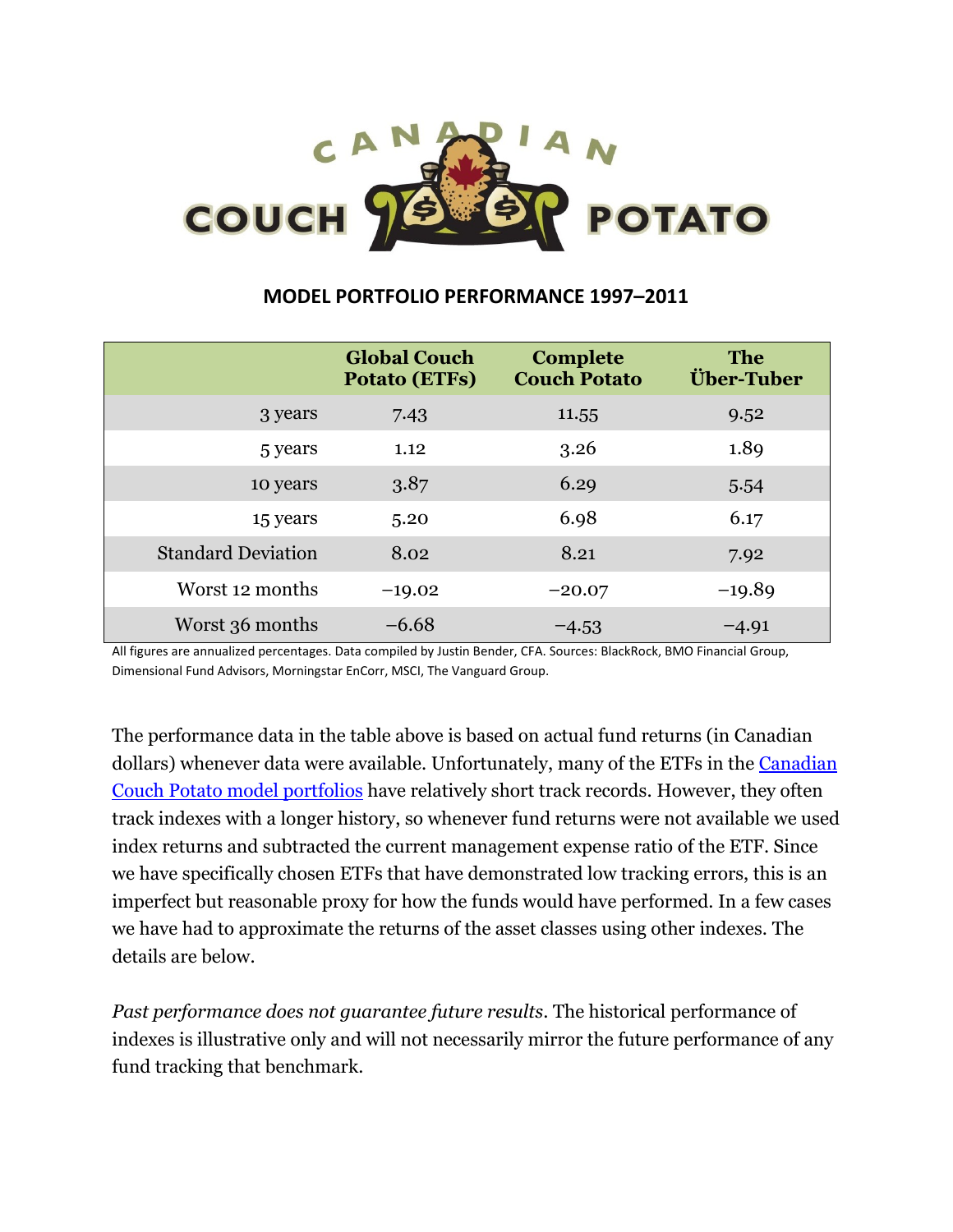# **The Global Couch Potato**

## **iShares S&P/TSX Capped Composite Index Fund (XIC)**

Actual fund returns: 2006–2011 S&P/TSX Composite Index: 1997–2005 (minus 0.27% annually)

## **iShares MSCI World Index Fund (XWD)**

Actual fund returns: 2010–2011 MSCI World Index: 1997–2009 (minus 0.47% annually)

## **iShares DEX Universe Bond Index Fund (XBB)**

Actual fund returns: 2005–2011 DEX Universe Bond Index: 1997–2004 (minus 0.33% annually)

# **The Complete Couch Potato**

**iShares S&P/TSX Capped Composite Index Fund (XIC)** Actual fund returns: 2006–2011 S&P/TSX Composite Index: 1997–2005 (minus 0.27% annually)

## **Vanguard Total Stock Market ETF (VTI)**

Actual fund returns: 2002–2011 MSCI USA IMI Index: 1997–2001 (minus 0.06% annually)

#### **Vanguard Total International Stock ETF (VXUS)**

MSCI ACWI ex USA IMI Index: 1997–2011 (minus 0.18% annually)

# **BMO Equal Weight REITs Index ETF (ZRE)**

Actual fund returns: 2011 Dow Jones Canada Select Equal Weight REIT Index: 2006–2010 (minus 0.62% annually) S&P/TSX Capped REIT Index: 1998–2005 (minus 0.62% annually) S&P/TSX Real Estate Investment Grade Index: 1997 (minus 0.62% annually)

# **iShares DEX Real Return Bond Index Fund (XRB)**

Actual fund returns: 2006–2011 DEX Real Return Bond Index: 1997–2005 (minus 0.39% annually)

#### **iShares DEX Universe Bond Index Fund (XBB)**

Actual fund returns: 2005–2011 DEX Universe Bond Index: 1997–2004 (minus 0.33% annually)